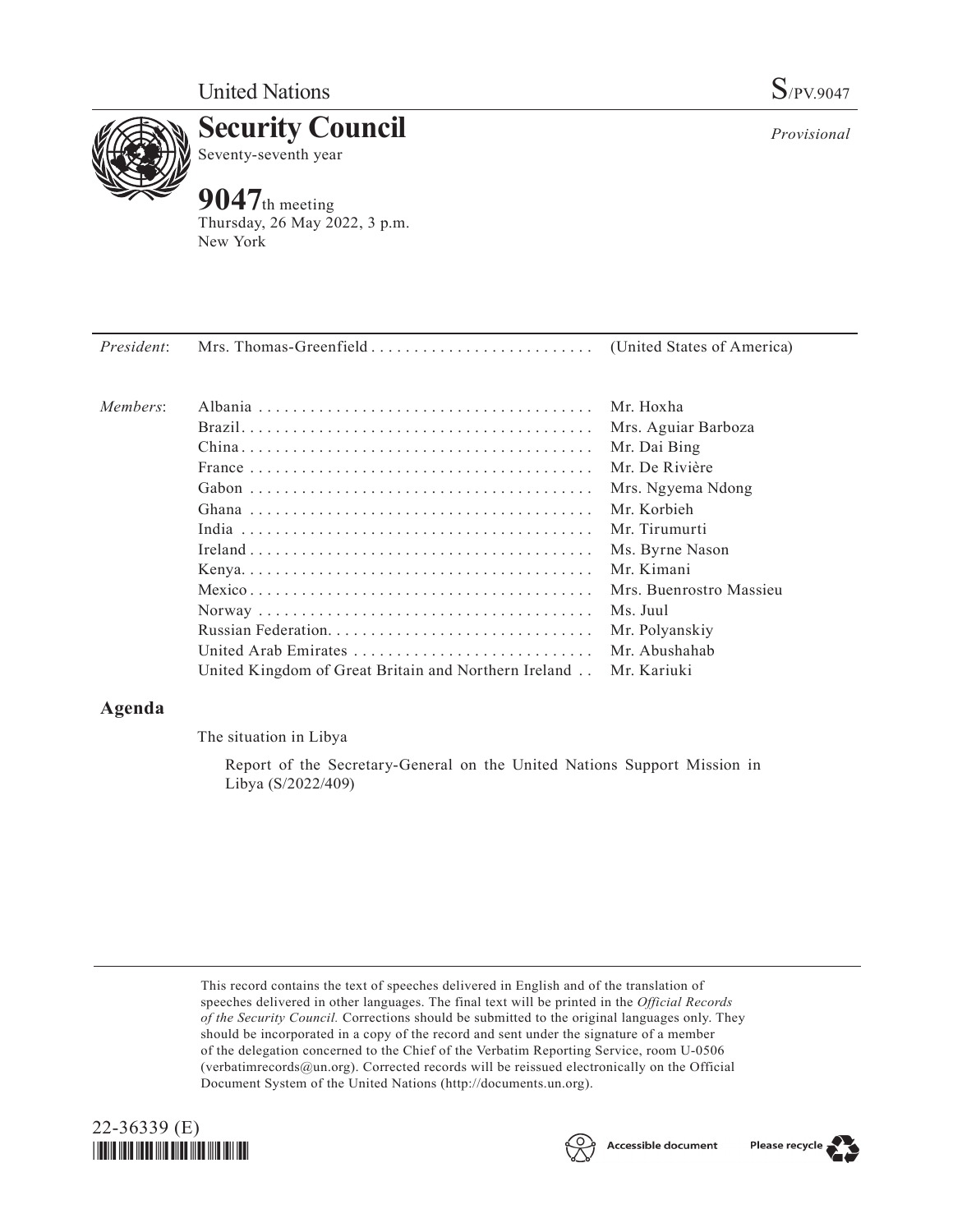*The meeting was called to order at 3.05 p.m.*

#### **Adoption of the agenda**

*The agenda was adopted.*

#### **The situation in Libya**

### **Report of the Secretary-General on the United Nations Support Mission in Libya (S/2022/409)**

**The President**: In accordance with rule 37 of the Council's provisional rules of procedure, I invite the representative of Libya to participate in this meeting.

 In accordance with rule 39 of the Council's provisional rules of procedure, I invite Ms. Rosemary DiCarlo, Under-Secretary-General for Political and Peacebuilding Affairs, to participate in this meeting.

The Security Council will now begin its consideration of the item on its agenda.

I wish to draw the attention of Council members to document S/2022/409, which contains the report of the Secretary-General on the United Nations Support Mission in Libya.

At this meeting, the Security Council will hear briefings by Ms. DiCarlo and Ambassador T.S. Tirumurti, Permanent Representative of India, in his capacity as Chair of the Security Council Committee established pursuant to resolution 1970 (2011) concerning Libya.

I now give the floor to Ms. DiCarlo.

**Ms. DiCarlo**: I thank you, Madam President, for the opportunity to brief the Security Council on the latest developments in Libya.

Since my most recent briefing to the Security Council in consultations on 19 April, the deadlock on the political, security and economic fronts has persisted, despite the best efforts of the United Nations to facilitate agreement among the Libyan actors. The human rights situation has also deteriorated. We are concerned about the fact that the protracted political impasse is having an increasingly negative impact on security, as shown by the clashes in Tripoli last week. Ms. Stephanie Williams, Special Adviser of the Secretary-General, convened a second round of consultations of the joint committee of the House of Representatives and High State Council in Cairo from 15 to 20 May. The two delegations met in a positive

and constructive atmosphere and reviewed the 2017 constitutional draft, reaching agreement on 137 of 197 articles in the areas of the form and nature of the State; basic rights and freedoms, including women's rights; the structure and powers of a bicameral Parliament; and some of the prerogatives of the President and Prime Minister.

The progress achieved during the second round of talks is commendable. The members have agreed to reconvene in Cairo beginning on 11 June under United Nations auspices and hosted by the Government of Egypt. The objective of the third and final round is to reach a consensus on outstanding issues in order to finalize the constitutional arrangements for the holding of national elections at the earliest possible date. In the interim, the delegations have pledged to continue consultations with their respective Chambers. Meanwhile, national and international stakeholders are expressing concern about the continued impasse in the executive. Ms. Williams has continued to engage with Mr. Dbeibah and Mr. Bashagha to encourage dialogue. She is urging them to avoid provocative acts and negative rhetoric in order to ensure that the country does not plunge back into conflict.

The Special Adviser has also held meetings with members of the Presidency Council, who expressed their intention to continue working on a national reconciliation process with support from the African Union and the United Nations. The United Nations Support Mission in Libya and the United Nations Development Programme are providing technical expertise on the draft law on national reconciliation and transitional justice. In addition, they are helping with the development of a national online platform to gather civil-society proposals for national reconciliation.

While the ceasefire reached in 2020 continues to hold, the security situation remains fragile. In the early hours of 17 May, Mr. Bashagha entered Tripoli, backed by armed groups. Clashes in and around the city with armed groups supporting Mr. Dbeibah ensued, lasting for several hours. The fighting left one armed group member dead, a policeman injured and several buildings damaged. Following mediation by local actors and outreach by the 5+5 Joint Military Commission, Mr. Bashagha was escorted out of Tripoli. While the fighting has ceased, the situation remains tense. Tripoli-based armed groups supporting either Mr. Dbeibah or Mr. Bashagha remain in a state of high alert. On a positive note, I am pleased to report that on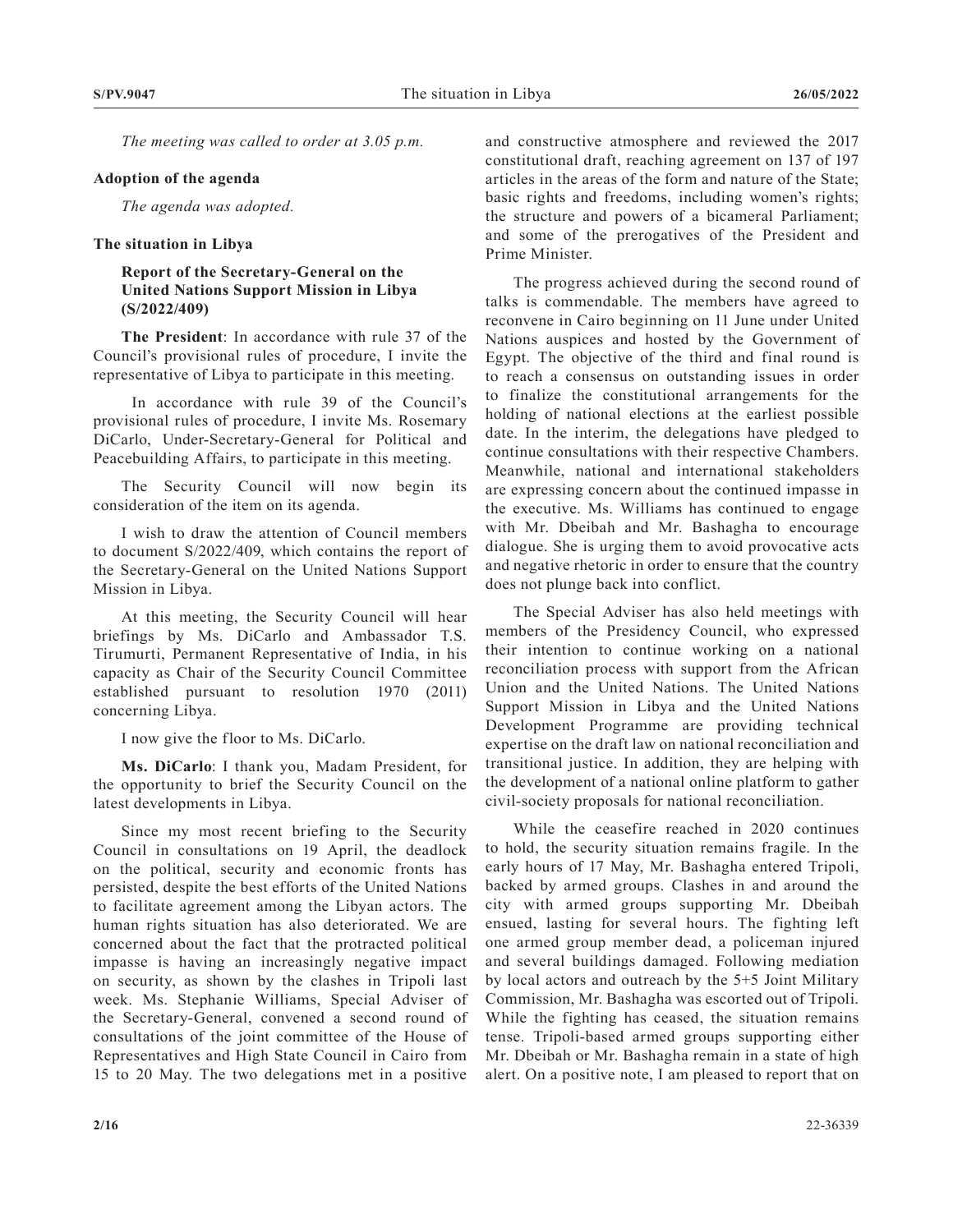23 and 24 May the eastern and western delegations of the 5+5 Joint Military Commission met for the first time since the eastern delegation suspended its activities at the end of February. The meeting took place in Spain, on the margins of the meeting on disarmament, demobilization and reintegration in Libya hosted by the Spanish Government. Ms. Williams met with the 5+5 Commission, which expressed its readiness to resume its activities upon returning to Libya.

As reported during my most recent briefing (see S/PV.8996), the reluctance of the Government of National Unity to pay the Libyan National Army's salaries for the first quarter of 2022 led elements affiliated with the army to close several oilfields and ports, cutting the country's daily oil output in half. Following Special Adviser Williams's intercession with the Government, the outstanding salaries were paid. Oil production, however, has yet to return to normal. On 11 May, Mr. Dbeibah confirmed that he would authorize regular monthly payments for Libyan National Army salaries. We hope that this contentious and recurring issue has now been resolved. Meanwhile, the Economic Working Group of the Berlin process has been crafting a revenue management mechanism to overcome the disagreement over the control and use of public funds. The mechanism would consist of a short-term financing facility to fund the National Oil Corporation and other specific priorities, including salaries, subsidies, essential Government operations and expenditures, which could ease competition for resources and improve accountability.

Efforts also continue towards the reunification of the Central Bank of Libya, with the help of independent experts. The Bank's Governor and Deputy Governor held a third steering committee meeting on the Bank's reunification and reform in Istanbul on 24 April. They will meet again in September to review progress and activate the Board of Directors.

The human rights situation in Libya remains a source of great concern. In the first week of May, Libyan security agencies launched a new wave of arrests of young people for alleged crimes against Libyan culture and values. Security agencies were accused of posting on social media so-called video confessions and photos of those arrested, which was seen as a form of intimidation during the preliminary stages of investigation.

Restrictions persist on the work of civil-society organizations, including women's rights groups, accused of violating "the principles and values of Libyan society". We remain concerned about the continued detention on those grounds of nine civil-society and social activists who had peacefully exercised their right to freedom of expression. Some of them have been in detention for six months.

On 10 May, Special Adviser Williams travelled to Tarhuna, where she visited the sites of mass graves and met with families of victims who disappeared between 2012 and 2020. The perpetrators of those horrific crimes have yet to be brought to justice.

The situation of people internally displaced in Libya, including those forcibly evicted, remains highly precarious. To cite just one instance, on 3 May, 477 displaced Tawergha families, totalling more than 2,000 individuals, were forcibly evicted from two camps in Tripoli. The continued campaigns by the authorities of mass arrests and the detention of undocumented foreign nationals and migrants in urban settings in the western region are equally worrying. As of 8 May, 1,717 persons were detained in centres run by the Department for Combating Illegal Migration. Some 5,000 other migrants and refugees are being arbitrarily detained in inhumane conditions in both regular and unofficial detention centres.

It is imperative that the ceasefire in Libya be maintained, calm preserved and any steps that could result in renewed violence avoided. We must urge all parties to uphold their commitment to the peaceful resolution of political differences through dialogue and negotiations. It is also critical that Libyan political and security actors look beyond their personal interests and continue to engage constructively in the upcoming Cairo talks in support of the electoral-constitutional track. That is the only way to fulfil the aspirations of the Libyan people to select their representatives through the ballot box. The United Nations will spare no effort to support the Libyan people in in building a noble and peaceful country, including by providing good offices and mediation. The Security Council has been at Libya's side on its journey out of conflict and towards peace and stability. The path has not always been smooth, but Council support and attention have proved invaluable in keeping a political process alive. Today, a coordinated and constructive effort is required to prevent further polarization and end the political stalemate. At a time of aggravated global turmoil, counsel and international unity on the need for peace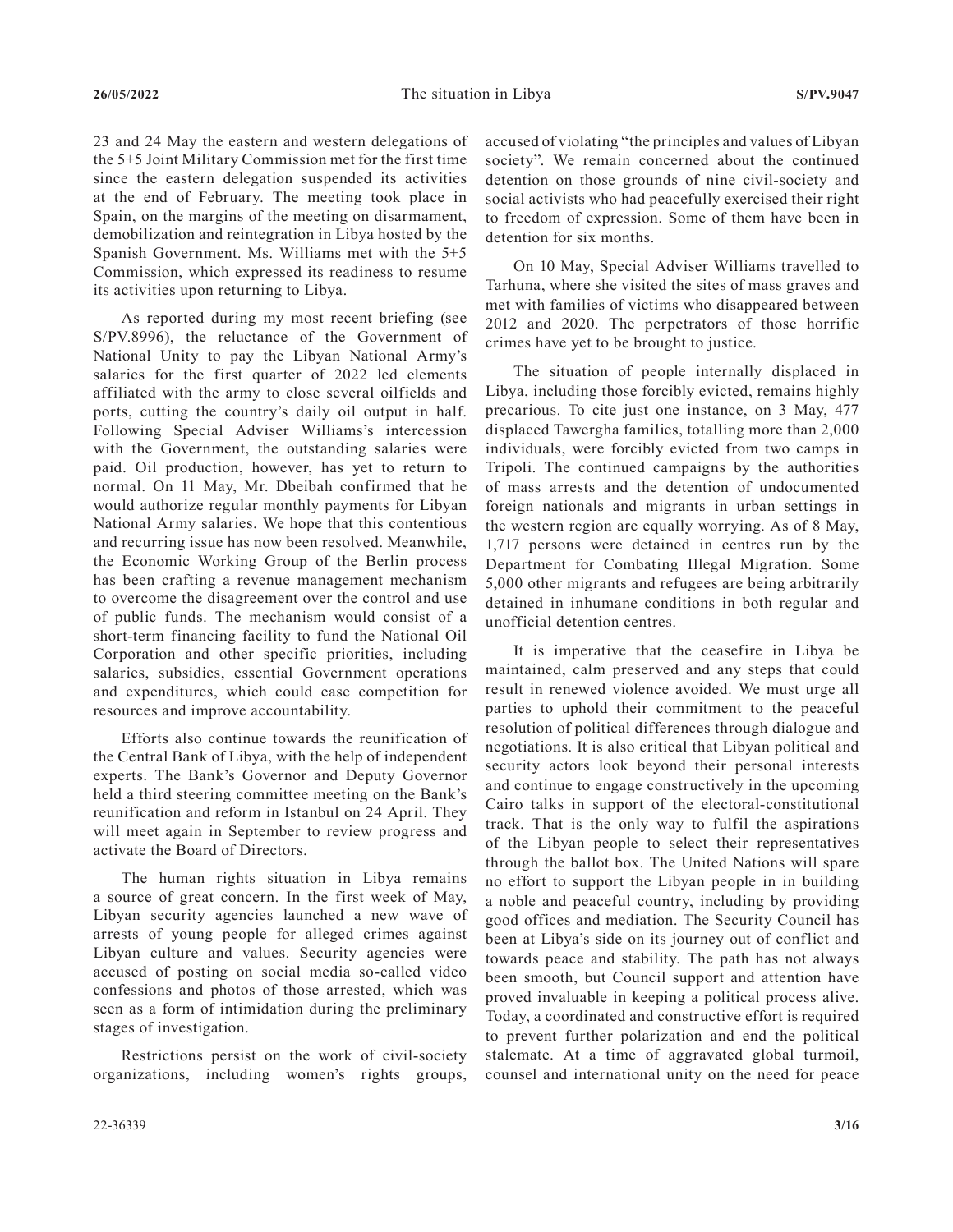in Libya are especially important. It is what Libyans deserve and what the world needs.

**The President**: I thank Ms. DiCarlo for her briefing.

I now give the floor to Ambassador Tirumurti.

**Mr. Tirumurti** (India): In accordance with paragraph 24 (e) of resolution 1970 (2011) of 26 February 2011, I have the honour to report to the Security Council on the work of the Committee established pursuant to resolution 1970 (2011) concerning Libya. The report covers the period from 17 March to 26 May of this year, during which time the Committee met once in informal consultations and conducted additional work by silence procedure. During the informal consultations held on 20 May, the Committee heard a presentation by the Panel of Experts on its final report. I will not summarize the findings and recommendations contained in the report, as it was transmitted to the Security Council on 25 May in accordance with paragraph 13 of resolution 2571 (2021), and will shortly be issued as a document of the Council.

In the discussion that ensued, Committee members expressed their support and appreciation for the work of the Panel of Experts. The main issues raised during the discussion included acts that threaten the peace and stability or security of Libya; violations of the arms embargo; violations of human rights and international humanitarian law, including in the context of human trafficking and migrant smuggling; illicit exports of crude oil and refined petroleum products from Libya; and the implementation of the assets freeze. The Committee members are currently considering, for possible follow-up action, the three recommendations addressed to the Committee, as well as the recommendation addressed to all Member States. Let me now touch briefly on the other activities of the Committee during the reporting period.

Concerning the arms embargo, no negative decision was taken by the Committee in connection with an arms embargo notification invoking paragraph 13 (b) of resolution 2009 (2011), submitted by Germany. The Committee also received a vessel inspection report from the European Union Naval Force Mediterranean Operation IRINI. The Committee was informed by Italy of the transfer of certain items meant for Libyan coastal patrol.

In relation to the assets freeze, the Committee approved an exemption request submitted by Luxembourg under paragraph 19(b) of resolution 1970 (2011). The Committee also received a letter from Libya transmitting a communication from the Libyan Investment Authority, a listed entity, to which the Committee responded.

In connection with the measures aimed at preventing illicit exports of petroleum, including crude oil and refined petroleum products from Libya, the Committee responded to a communication received from the Libyan Government focal point appointed pursuant to resolution 2146 (2014) regarding an alleged attempt to illicitly export gasoil outside the umbrella of the National Oil Corporation. The Panel of Experts also reported to the Committee on that matter.

With regard to the travel-ban measure, the Committee received a travel notification from Ms. Safia Farkash Al-Barassi, for travel from Egypt to Oman and back, under a travel exemption granted previously for unlimited travel within a six-month period for humanitarian purposes.

With respect to the sanctions list, the Committee received a sixth communication from the focal point for delisting established pursuant to resolution 1730 (2006), in connection with the delisting request of a listed individual. The focal point process is still ongoing.

I would like to conclude by reiterating the Committee's commitment to contributing to promoting peace and stability in Libya.

**The President**: I thank Ambassador Tirumurti for his briefing.

I would like to draw the attention of speakers to paragraph 22 of presidential note S/2017/507, which encourages all participants in Council meetings to deliver their statements in five minutes or less, in line with the Security Council's commitment to making more effective use of open meetings.

I shall now give the floor to those members of the Council who wish to make statements.

**Mr. Kariuki** (United Kingdom): I would like to thank Under-Secretary-General DiCarlo and Ambassador Tirumurti for their briefings. Recent events in Tripoli make today's discussions particularly timely. I would therefore like to make three points.

First, I echo calls from the Secretary-General's Special Adviser, Stephanie Williams, and others for calm and de-escalation following the events of 17 May. Our priority should be to protect the progress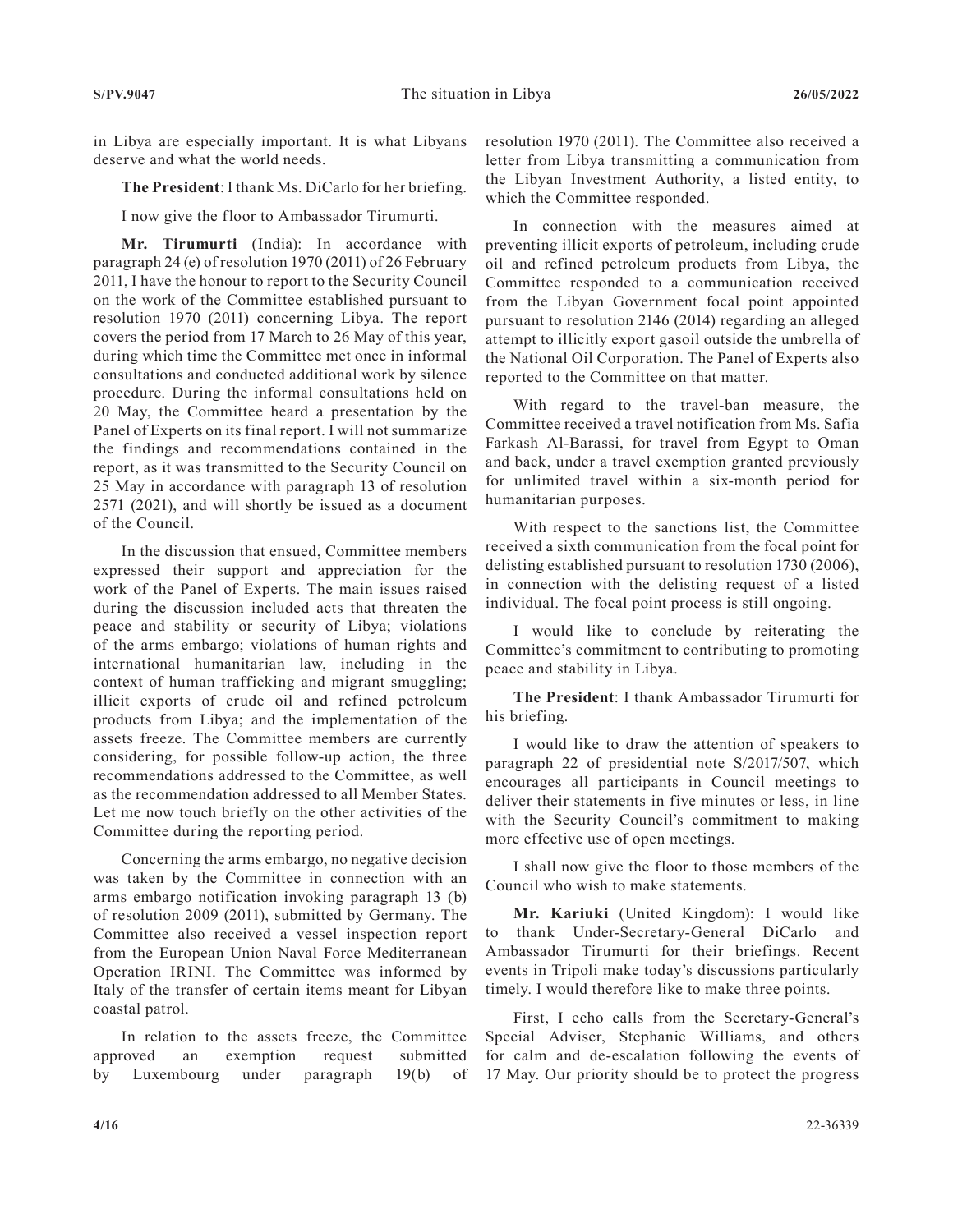made since the 2020 ceasefire agreement. Long-term stability will be achieved in Libya only through a refreshed and inclusive political process, including free and fair parliamentary and presidential elections, and the withdrawal of foreign forces and mercenaries, including the Wagner Group. I would like to thank Ms. Williams for her tireless efforts to mediate a basis for elections in Libya. That responsibility now sits with the joint committee of the House of Representatives and the High Council of State. The joint committee must now live up to the hopes and expectations of the Libyan people.

Secondly, we call on all Libyan parties to protect the neutrality and integrity of public institutions and support their reunification. The latest closure of oil facilities must end. It is damaging to the Libyan economy and to the Libyan people. The National Oil Corporation should not be politicized and must be able to fulfil its duties without interference. Libyan public institutions should be supported to serve the whole of Libya and all Libyan people.

Thirdly, I would like to thank the brave, dedicated women and men who defend human rights in Libya. Accountability for human rights abuses and violations is essential for ending the cycle of impunity. The Human Rights Council Fact-Finding Mission is an important mechanism for identifying violations and abuses. The United Kingdom welcomes Libya's engagement with the Fact-Finding Mission, and would support the extension of the Mission's mandate at the next Human Rights Council session to allow the Mission enough time to complete its important work.

The United Kingdom continues to support the United Nations-facilitated, Libyan-led and -owned political process. We stand ready to work alongside Libya and our international partners to build a more peaceful, stable and prosperous future for the Libyan people.

**Mr. Kimani** (Kenya): It is my honour to deliver this statement on behalf of the three African members of the Security Council (A3), namely, Gabon, Ghana and Kenya.

We thank Under-Secretary-General Rosemary DiCarlo and Ambassador Tirumurti, Chair of the Committee established pursuant to resolution 1970 (2011), for their briefings. We also welcome the participation of our colleague Ambassador Taher Elsonni, Permanent Representative of Libya.

We acknowledge the ongoing efforts by the Special Adviser to the Secretary-General, Ms. Stephanie Williams, in bringing together the joint committee of the House of Representatives and the High State Council in dialogue.

We note the positive outcomes of the session, held from 15 to 20 May in Cairo under the auspices of the United Nations. We laud the members of the joint committee for their cooperation and dedication to the talks. That demonstrates the ability of the political class in Libya to opt for dialogue in breaking the current political stalemate. We urge all Libyans to insist on dialogue as the best option for a Libyan-led and -owned peace process.

We have noted with concern reports of the mobilization of armed groups in and around Tripoli, as well as sporadic outbreaks of violence. We emphasize that violence cannot deliver peace for Libyans. It will only deliver pain for the vulnerable and a more deeply divided nation. We therefore urge the leadership and people of Libya to exercise restraint, shun violence and seek to resolve their differences by peaceful means.

We believe that dialogue and reconciliation will achieve gradual, yet firm and sustainable outcomes, including a constitutional framework that enjoys the widest possible consensus for the delivery of credible elections. It is important to have it mainstreamed in all tracks and stages of the peace process, which must be inclusive of all stakeholders, including women and the youth.

It is for that reason that the African Union has committed to supporting an inclusive and comprehensive national reconciliation process, as highlighted in resolution 2510 (2020). We invite all members of the Council to join in strongly embedding such support in the mandate of the United Nations Support Mission in Libya (UNSMIL).

We continue to urge fellow members of the Council that we provide UNSMIL with the necessary support for the effective execution of its mandate. That includes starting to genuinely work together to achieve a substantive renewal of the mandate in July.

We look forward to the implementation of the provisions of resolution 2629 (2022), including the appointment of a Special Representative of the Secretary-General. In that regard, Africa avails its rich capacity, including the critical appreciation of the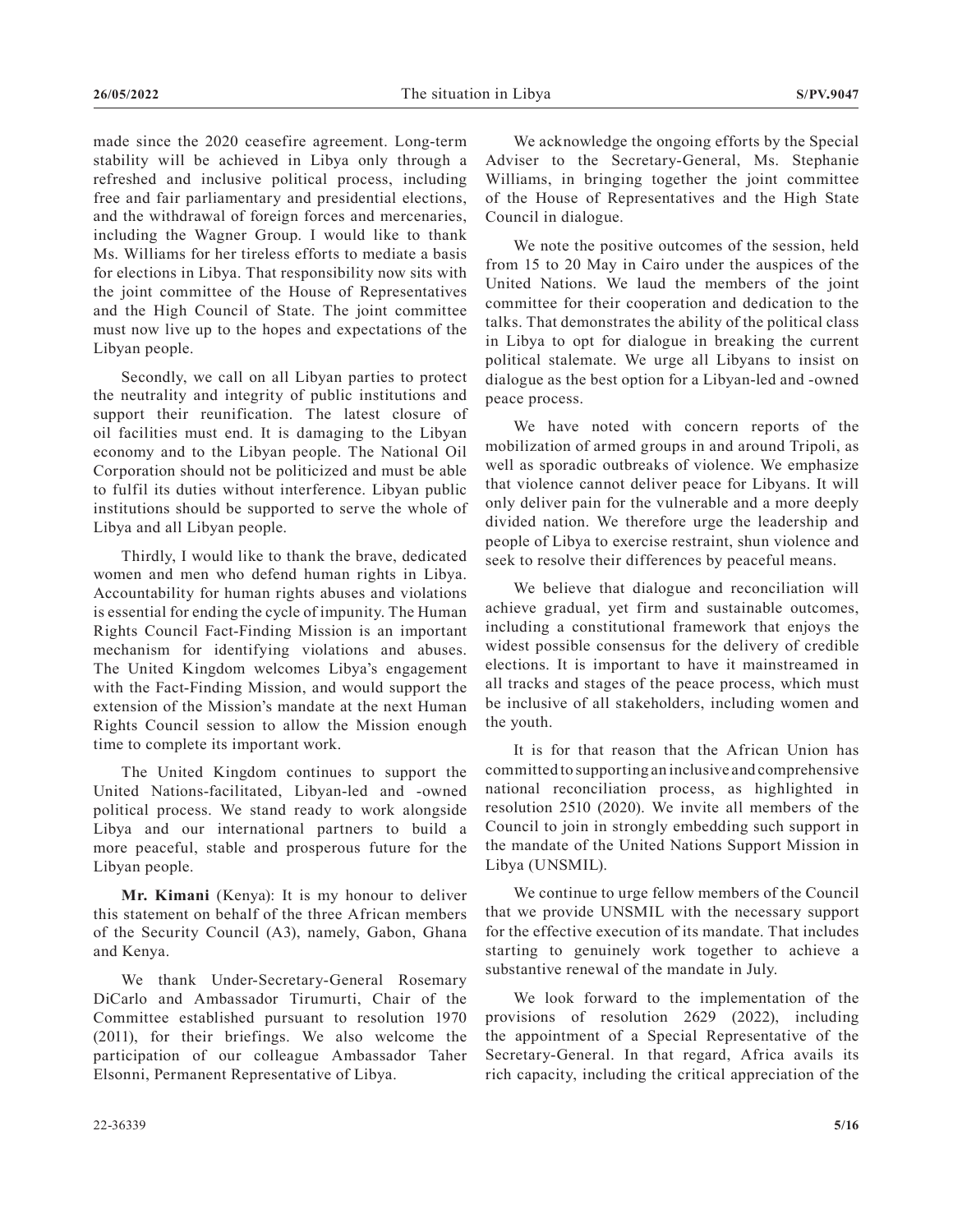impact of the conflict in Libya on the region, for the Secretary-General's consideration.

We believe that a Special Representative of the Secretary-General who has a deep understanding of the security threats of the conflict in Libya to the Sahel and the wider region will reinvigorate United Nations efforts in support of the Libyan peace process. Such a Special Representative of the Secretary-General will also contribute to the necessary safeguard against the spillover of instability into the region and beyond.

We condemn the continued foreign interference in Libya, especially as manifested by the continued presence of foreign fighters and mercenaries, as well as rampant undue political influence. The reports of the increased politicization of the oil sector, which is Libya's economic mainstay, for individual gains in deeply concerning. We demand the protection of the Libyan oil resources for the people of Libya.

We also call for the immediate withdrawal of foreign fighters, foreign forces and mercenaries from Libya and the implementation of the comprehensive action plan of the 5+5 Joint Military Commission of October 2021.

We remind the Council that all Libya's frozen assets are to be preserved and eventually returned to, and for the benefit of, the people of Libya. Any actions that affect those assets must be done in consultation with the Libyan authorities. In that regard, the assets freeze should be periodically reviewed to ensure that those assets are protected.

We remain deeply concerned over the plight of migrants, refugees and asylum seekers in Libya. We are saddened by the number of people who died trying to cross the Mediterranean Sea into Europe and those intercepted and returned to Libyan ports, only to be detained and made to suffer more.

We condemn that inhumane treatment and call on all involved to desist from it. We also call on those who allocate resources to migration in Libya, including for the establishment of holding areas, to demand strict adherence to human rights and accountability.

With respect to our brothers and sisters from Libya, only they fully understand the cost of this unnecessarily protracted conflict. We therefore urge them to be inspired by their shared nationhood to engage in dialogue and reconciliation in building back. Gabon, Ghana and Kenya — and Africa as a whole — recommit to standing with them in this regard.

In conclusion, we reaffirm our unreserved support for a truly Libyan-led and Libyan-owned peace process. We also reaffirm our respect for Libya's territorial integrity and sovereignty.

**Ms. Byrne Nason** (Ireland): I thank our briefers, Under-Secretary-General DiCarlo, and my colleague, Ambassador Tirumurti, for their briefings. I would also like to welcome our Libyan colleague and friend, Ambassador Elsonni.

The situation on the ground in Libya is becoming increasingly precarious. Recent armed confrontations in Tripoli are deeply troubling, and we call on all actors to exercise restraint, refrain from escalation and ensure the protection of civilians. In this context, we welcome the second round of talks by the joint committee in Cairo last week. We look forward to the next round on 11 June. These meetings represent, we hope, the genuine desire of both sides to advance a Libyan-led and Libyan–owned political process under United Nations auspices. We welcome what Under-Secretary-General DiCarlo described just now as a positive and constructive atmosphere.

The ultimate goal of this process remains reaching agreement to deliver credible, transparent and inclusive elections to the 2.8 million Libyans who registered to vote last December. We fully support Special Adviser Williams for her tireless efforts aimed at reaching this point. We strongly urge all parties to heed the calls from Libyan civil society and the international community to ensure the full, meaningful and safe political participation of women in the process and the inclusion of youth. We are concerned at the backlash that activists who are promoting women's participation are having to face.

Recent events demonstrate the perpetual and dangerous influence of armed groups on Libya's security landscape. It is crucial that the 5+5 Joint Military Commission (JMC) continue its important work in unifying the security sector, as an example of successful east-west cooperation that had previously been free of politicization.

Efforts should continue towards the full withdrawal of foreign forces, fighters and mercenaries from Libya, and this should be done in close consultation with Libya's neighbours and in line with the JMC's action plan, and resolutions 2570 (2021) and 2571 (2021). This should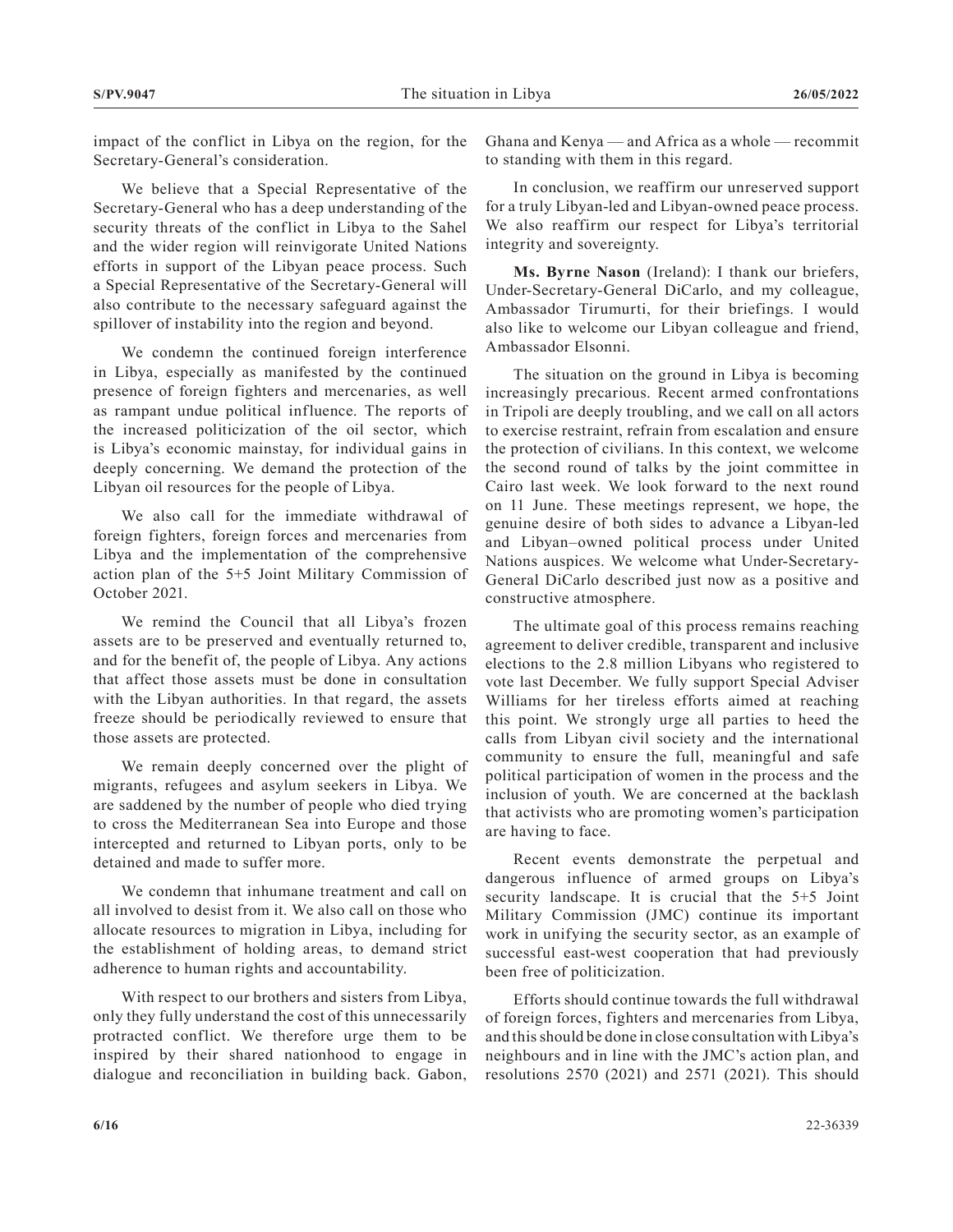also be coupled with a United Nations-supervised, gender-responsive disarmament, demobilization and reintegration process.

We were deeply disturbed by images and testimony from Tarhouna, which was visited by the Special Adviser earlier this month, where mass killings and large-scale atrocities were perpetrated. We welcome efforts by the Libyan authorities to investigate these incidents and encourage them to cooperate with the International Criminal Court's own investigation in this regard. We want to extend our deepest sympathies to the survivors, victims and their loved ones, as they continue in their pursuit of justice and accountability, without which true national reconciliation will remain elusive.

Reports of deaths in custody, torture, starvation, sexual violence and extortion in detention centres, including at the Al-Mayah detention centre in Tripoli, are deplorable. It is crucial that the Libyan authorities ensure full humanitarian access to these centres. However, the ultimate priority should be to release those arbitrarily detained. In an environment where it can be difficult or dangerous for survivors to offer testimony, the Independent Fact-Finding Mission on Libya plays a key investigative role. We fully support its renewal next month.

Following the adoption of resolution 2629 (2022) in April, implementation of the strategic review of the United Nations Support Mission in Libya can finally begin. The Mission has our full support, and we hope for the timely appointment of a Special Representative of the Secretary-General.

I will conclude by conveying our strong support to the European Union Naval Force Mediterranean Operation IRINI, which includes Irish Defence Forces personnel, and which has effectively contributed to the implementation of the United Nations arms embargo on Libya for the past two years. We look forward to, and call for, the timely renewal of resolution 2578 (2021) next month, and fully support France in its efforts as penholder.

**Mrs. Aguiar Barboza** (Brazil): I thank Under-Secretary-General Rosemary DiCarlo for her briefing. I also thank Ambassador Tirumurti for his briefing on the work of the Security Council Committee established pursuit to resolution 1970 (2011). We welcome the participation of the Permanent Representative of Libya at this meeting.

We take note of the new round of negotiations in Cairo to overcome the political impasse in Libya. We hope that the Libyan political forces will reach an agreement on the constitutional framework that will make it possible to set new dates for the presidential and legislative elections. Completion of the transition period is a condition for the success of the national reconciliation.

Brazil understands that civil society has an important role to play in this process and therefore urges the Libyan authorities to reconsider the restrictions imposed by the Civil Society Commission. Reports of arbitrary arrests of activists and opinion makers are extremely concerning at a time when Libya is engaged in the construction of a democratic constitutional framework.

There are also concerns about the threat of deterioration in security conditions. We commend Libyan stakeholders for their commitment to preserving the ceasefire. However, we know that the political impasse and the continuation of serious human rights violations place additional pressure on an extremely fragile stability.

The recent visit by Special Adviser Stephanie Williams to Tarhouna highlights the importance the United Nations attaches to the investigation of crimes perpetrated by individuals and groups opposed to reconciliation. It is necessary to ensure that those involved in violations and abuses are held accountable for their actions with transparency and in accordance with due process of law.

The report of the Secretary-General (S/2022/409) shows that the situation of migrants and refugees remains precarious. Reports continue to circulate about deaths, arbitrary and clandestine prisons, disappearances, torture and sexual violence against vulnerable individuals and families. Brazil appreciates the work carried out by the United Nations Support Mission in Libya in documenting cases, and we reiterate our appeal to the Libyan authorities to redouble their efforts aimed at preventing such abuses from recurring.

**Mr. Polyanskiy** (Russian Federation) (*spoke in Russian*): We are grateful to the Under-Secretary-General, Ms. Rosemary DiCarlo, and the Chair of the Security Council Committee established pursuant to resolution 1970 (2011), Mr. T.S. Tirumurti, for their briefings.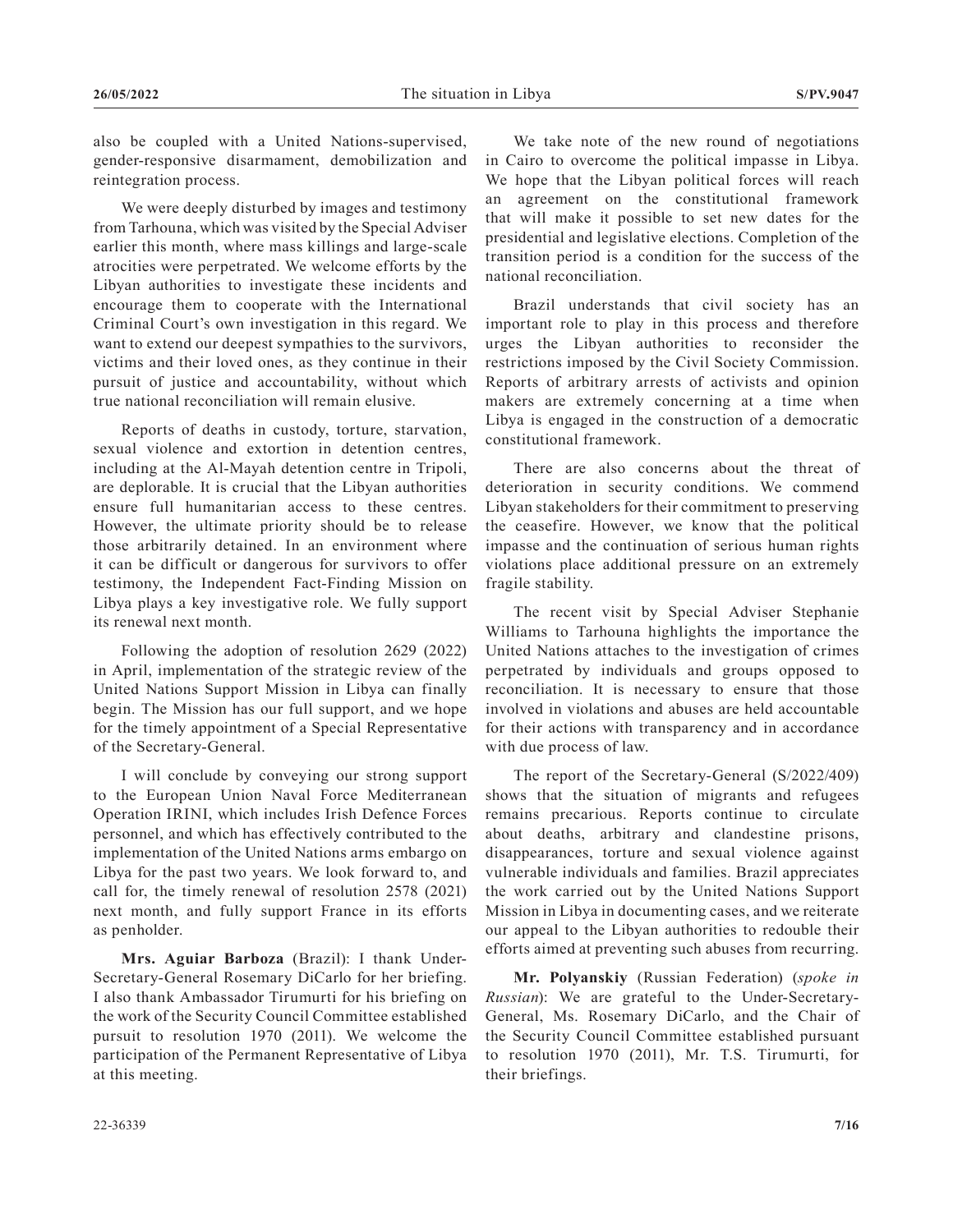We are increasingly worried about the developments in Libya, especially in the light of recent events. With great regret, we note that the political process in the country is once again close to a dead end. In fact, what we are seeing in Libya is two competing Governments, in which the new Prime Minister Bashagha, who was elected by the parliament in February, formed a Government of a National Stability, which he has been fighting to have recognized as legitimate for two months. In this context, we are extremely concerned about reports about recent armed clashes in Tripoli that coincided with the Prime Minister's arrival. Once again, we would like to point out that the use of force to resolve disputes is unacceptable, especially in today's complex situation.

As far as we can tell, attempts to reset the political process have had mixed results. A number of initiative meetings have not led to any meaningful outcomes. Nevertheless, we welcome the positive steps during the meeting between the delegation of the House of Representatives and the High Council of State in Cairo at the end of May, during which it was possible to reach a preliminary compromise on a number of issues in relation to legislation that would form the basis for future elections.

We note with satisfaction that the Libyans managed to overcome the recent impasse on the military aspect of the peace process, and the meeting of the 5+5 Joint Military Commission in Toledo, Spain is proof of that. We call on the Libyan people once again not to let that initiative slip through their fingers in that delicate area, as that could lead to an escalation of military conflict and a repeat of the sad scenario of 2019.

On the issue of the evacuation of foreign forces from Libya, our approach remains unchanged. We continue to consistently advocate for the simultaneous, gradual and balanced withdrawal of all non-Libyan armed groups and military units. Failing that, we see serious risks of upending the fragile balance in Libya.

Overall, we hope that the Libyan people will be able to independently overcome the difficulties facing them on the basis of an inclusive dialogue, without any heavy-handed external assistance.

We are convinced that given the new realities in Libya, the role of the United Nations has become even more important. However, for a long time now, owing to the absence of an appointed Head of the United Nations Support Mission in Libya (UNSMIL) entrusted

with a Security Council mandate, that role is not being fulfilled. After Jan Kubiš's resignation, in November 2021, at a pivotal stage of the Libyan peace process, UNSMIL was left without de facto leadership. Now, as we see it, it is clear to everyone that the configuration of the United Nations presence in its current form does not meet the necessary requirements.

I think that we can all agree that the uncertain status in which the Secretary-General's envoys have had to operate on the Libyan dossier has lasted far too long and has begun to have a negative impact.

In that connection, we are in favour of the early appointment of a new Head of the Mission, and, in the process of selecting such a candidate, we deem it vital to secure the consent of the Libyan people themselves, regional players and the members of the Security Council.

**Mr. Hoxha** (Albania): I, too, would like to thank Under-Secretary-General DiCarlo for her remarks and valuable insights at this critical time for Libya. I also thank the Chair of the Security Council Committee established pursuant to resolution 1970 (2011) concerning Libya, Ambassador Tirumurti, for the updates, and we welcome the participation of Ambassador Elsonni in this meeting.

After more than a decade of conflict, the situation in Libya remains uncertain. A legitimacy crisis affecting all its institutions is being worsened by divisions, political rivalry, the emergence of parallel governments and the presence of foreign fighters and mercenaries. Natural resources remain contested instead of benefiting the entire Libyan population.

The urgent stabilization of Libya is of strategic importance not only for its people but also for the wider region. We must explore every possibility in order to overcome the current political impasse. The dispute over control of the executive threatens to trigger instability and violence on the ground, as we recently saw in Tripoli.

We concur with the Secretary-General in his assessment that a clear, consensual path to elections is now more than ever a political necessity. It is now time for Libyan stakeholders and the international community to redouble their support for the mediation efforts of the United Nations.

The talks in Cairo between the House of Representatives and the High State Council, mediated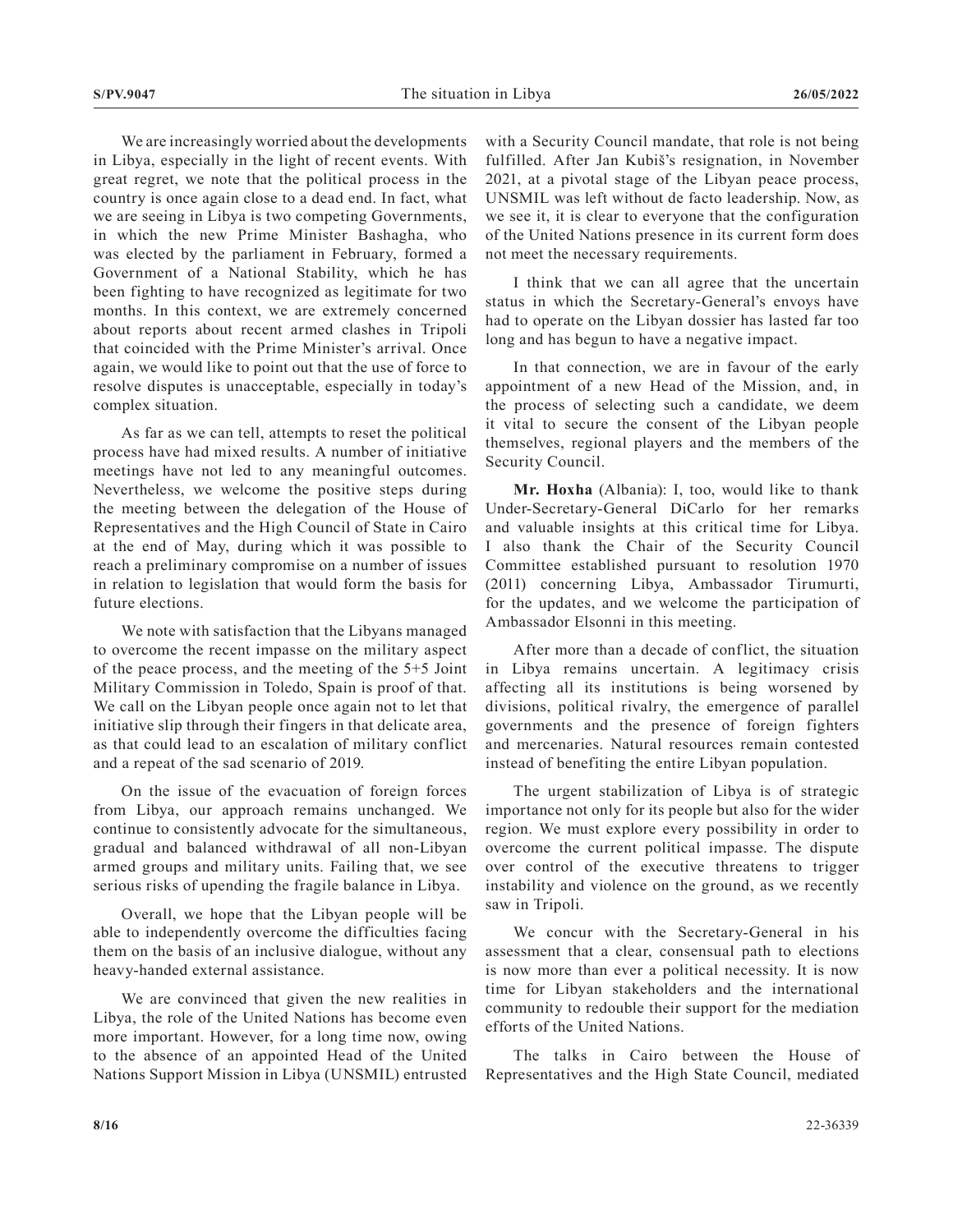by Special Adviser Stephanie Williams, have shown signs of encouraging progress towards a constitutional basis for the elections. That constitutes a very promising basis for an agreement. It is what Libya needs. It is what we expect. A consensual constitutional basis and the establishment of an electoral horizon could be crucial to resolving the tensions surrounding the executive as well. That momentum should be maintained during the third round in June in order to prepare for and hold free, fair, credible and inclusive elections.

We call on all Libyan stakeholders, including the leadership of both the House of Representatives and the High State Council, to cooperate fully and in good faith with Special Adviser Williams. We commend Special Adviser Williams for her mediation efforts as well as the United Nations Support Mission in Libya for its role in supporting accountability efforts. Justice is paramount for sustained peace.

Progress on the political track is necessary and urgent to reduce volatility, which has engendered a stalemate also on the military track. While the ceasefire has been maintained and all Libyan actors reiterate their rejection of conflict, many of the achievements of the military dialogue and of the work of the 5+5 Joint Military Commission are now in question. Therefore, no progress can be envisaged in the context of the withdrawal of foreign fighters and mercenaries.

That volatile and perilous situation affects every aspect of life. We remain very worried by the continuing increase in restrictions on civil society in Libya. That reduces civic space and undermines the meaningful participation of all stakeholders in the country's political process and public life, especially women. Every attempt to control civil-society organizations and limit their space for international cooperation is regrettable and should cease.

Furthermore, the political stalemate is depriving the Libyan people of access to their national resources, jeopardizing their economy and investments in critical infrastructure and even the provision of basic services, and undermining the socioeconomic rights of the population. That is unacceptable and most unfortunate in a country of just 7 million citizens that is richly endowed with natural resources.

It is crucial that the National Oil Corporation remain neutral vis-à-vis the political impasse and that the production of hydrocarbons not be held hostage to political infighting. Those resources, which are

Let me conclude by stating that European Union Naval Force Mediterranean Operation IRINI has made an important contribution to ensuring respect for the United Nations arms embargo within the overall efforts to find a solution to the Libyan crisis. For that reason, Albania fully supports the renewal of the mandate and of Operation IRINI.

**Mr. Dai Bing** (China) (*spoke in Chinese*): I thank Under-Secretary-General DiCarlo for her briefing and the Chair of the Security Council Committee established pursuant to resolution 1970 (2011) concerning Libya for their statements. I also welcome the presence of the Permanent Representative of Libya at this meeting.

The uncertainty of the Libyan political process continues to grow. The differences between the parties on important issues such as the legitimacy of the Government remain difficult to resolve, and clashes have broken out in Tripoli, which is of deep concern to China. We call on all parties in Libya to put the interests of the country and the people first, remain committed to the general direction of the political settlement, exercise maximum restraint, refrain from taking any action that may escalate tensions and maintain the hard-won peace and stability.

Dialogue and consultations represent the only solution that can break the political impasse in Libya. The Libyan General National Congress and the High State Council recently held the second round of the dialogue in Cairo and reached a partial consensus on the basis of the Constitution, which China commends.

The transitional phase envisaged by the Libyan Political Dialogue Forum is coming to an end. All parties in Libya should maintain the momentum of dialogue in order to reach a comprehensive consensus on important issues such as the constitutional basis and the election timetable as soon as possible and create the conditions necessary for holding elections and completing the political transition.

In the long run, the international community, and the Security Council in particular, should support the parties in Libya in advancing national reconciliation and resolving the deep-seated imbalances caused by years of turmoil, so as to lay a solid foundation for Libya to achieve long-term stability. China encourages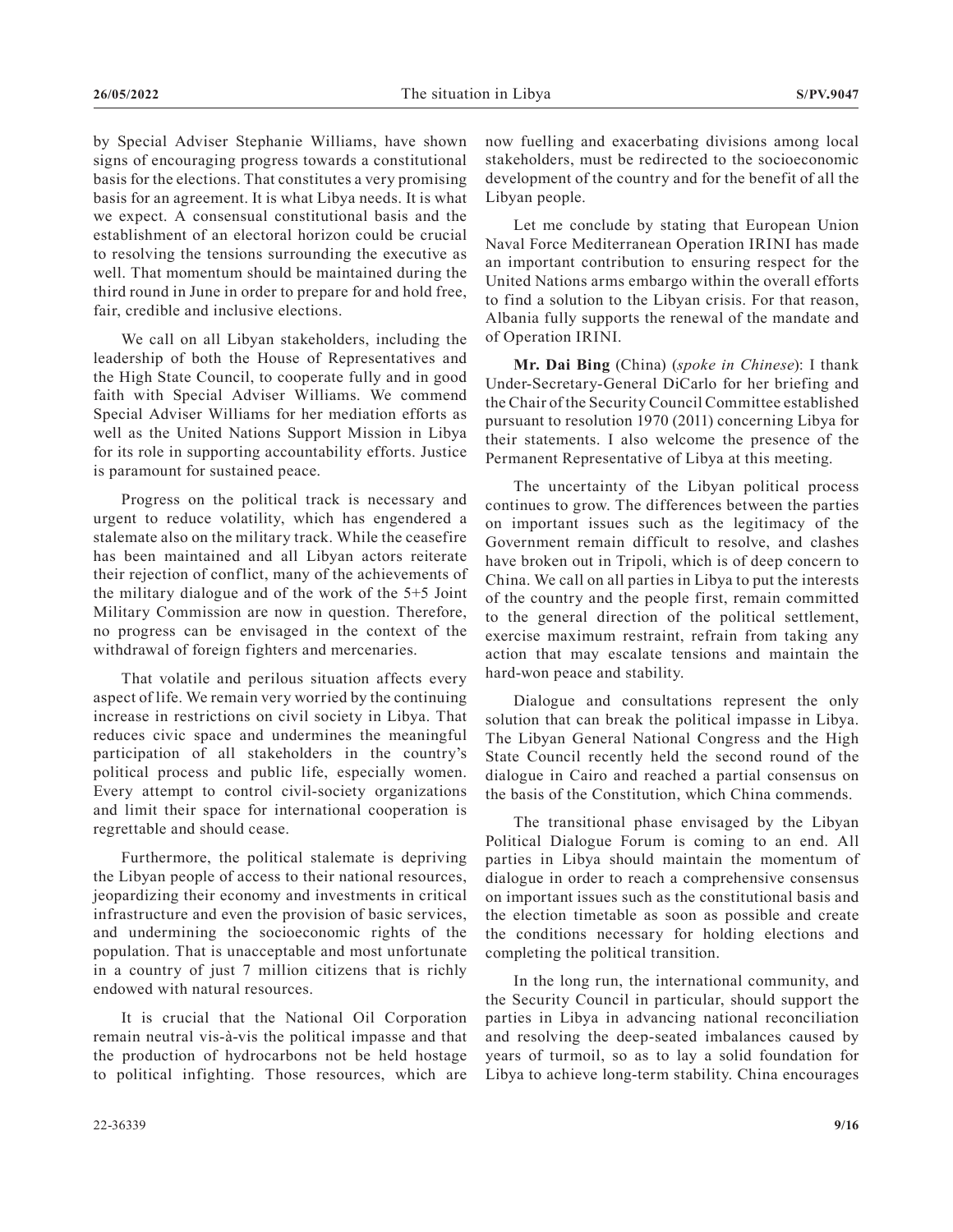regional organizations such as the African Union and the League of Arab States to play an active role to that end.

Under the current circumstances, it is essential that the United Nations Support Mission in Libya (UNSMIL) resume implementation of its full mandate. China reiterates its support for the Secretary-General, in line with resolution 2629 (2022), appointing, as soon as possible, an African candidate as the Special Representative for Libya.

External interference has been a major factor in the long-standing issue of Libya. The international community should remain committed to the principle of Libyan leadership and ownership and provide constructive assistance while refraining from imposing external solutions.

The ceasefire agreement is the cornerstone of maintaining security and stability in Libya and the region. The 5+5 Joint Military Commission plays an important role in implementing the ceasefire agreement and facilitating the withdrawal of foreign armed forces and mercenaries. The Commission's resumption of its full duties as soon as possible will help all parties to maintain coordination and communication and prevent any misunderstandings or miscalculations. China supports the deployment of the UNSMIL ceasefire monitoring team to Sirte as soon as possible.

Oil is Libya's main source of national income. China has noted some recent developments in Libya's oil production and encourages all parties concerned to resolve their differences in the areas of oil revenue, management and distribution through dialogue and consultations; restore a stable oil production as soon as possible; and create conditions favourable to the normal functioning of the Libyan Government, public-service delivery and the advancement of the political process. In the current geopolitical context, that will also help to stabilize international crude-oil market prices.

**Mr. Abushahab** (United Arab Emirates) (*spoke in Arabic*): I thank Under-Secretary-General Rosemary DiCarlo and Ambassador Tirumurti for their comprehensive briefings. I also welcome the participation of Ambassador Taher Elsonni in today's meeting.

The future of the political process in Libya remains unclear and is threatened by the rivalry for power and the potential for renewed clashes between armed groups, especially in the capital of Tripoli. Nevertheless, despite the current differences between them, we are encouraged by the efforts of the Libyan parties to defuse tensions and avoid falling into a spiral of violence, giving the intra-Libyan dialogue a chance to move forward. Their efforts deserve the support of the international community at this critical juncture.

We also stress the need to conclude all the transition phases, with a view to realizing the aspirations of the Libyan people through the holding of free, fair, inclusive and credible presidential and parliamentary elections, while adhering to the timeline that they agreed to. In that regard, we welcome all good offices and initiatives aimed at achieving those goals and resolving the crisis in Libya. We also welcome the understanding reached by the Libyan parties in Cairo during the consultations on the constitutional path. We appreciate Egypt's role in that regard and hope that a similar agreement among the relevant Libyan parties will be reached on the remaining issues during the next meeting in June. We also stress the importance of including women and young people at every step of the State-building process in Libya. We must not lose sight of the importance of focusing on achieving comprehensive national reconciliation and initiating genuine dialogue that includes all segments of Libyan society. That will support confidence-building among all the parties and political actors in Libya, preserve the unity and the interests of the Libyan State and promote peaceful coexistence among its citizens.

If sustainable peace is to be achieved, the 5+5 Joint Military Commission must maintain its impartiality. We also call on the Commission to resume its meetings, with a view to safeguarding the security and military gains that have already been achieved, particularly with regard to combating extremism, terrorism, border infiltration and smuggling. For the process of State-building to continue, all of Libya's vital institutions must be united and distanced from disputes. They must be independent and allowed to carry out their work despite the current political situation and turmoil. We emphasize that those institutions belong to the Libyan people, and that it is important to preserve Libya's resources and wealth and to manage them fairly, transparently and equitably. In conjunction with that, it is also important to step up efforts to establish the rule of law throughout Libya and maintain its security and stability. That will also help to address the issue of migration in Libya and the wider African region, which requires the international community to support countries of origin and transit while addressing the root causes of migration.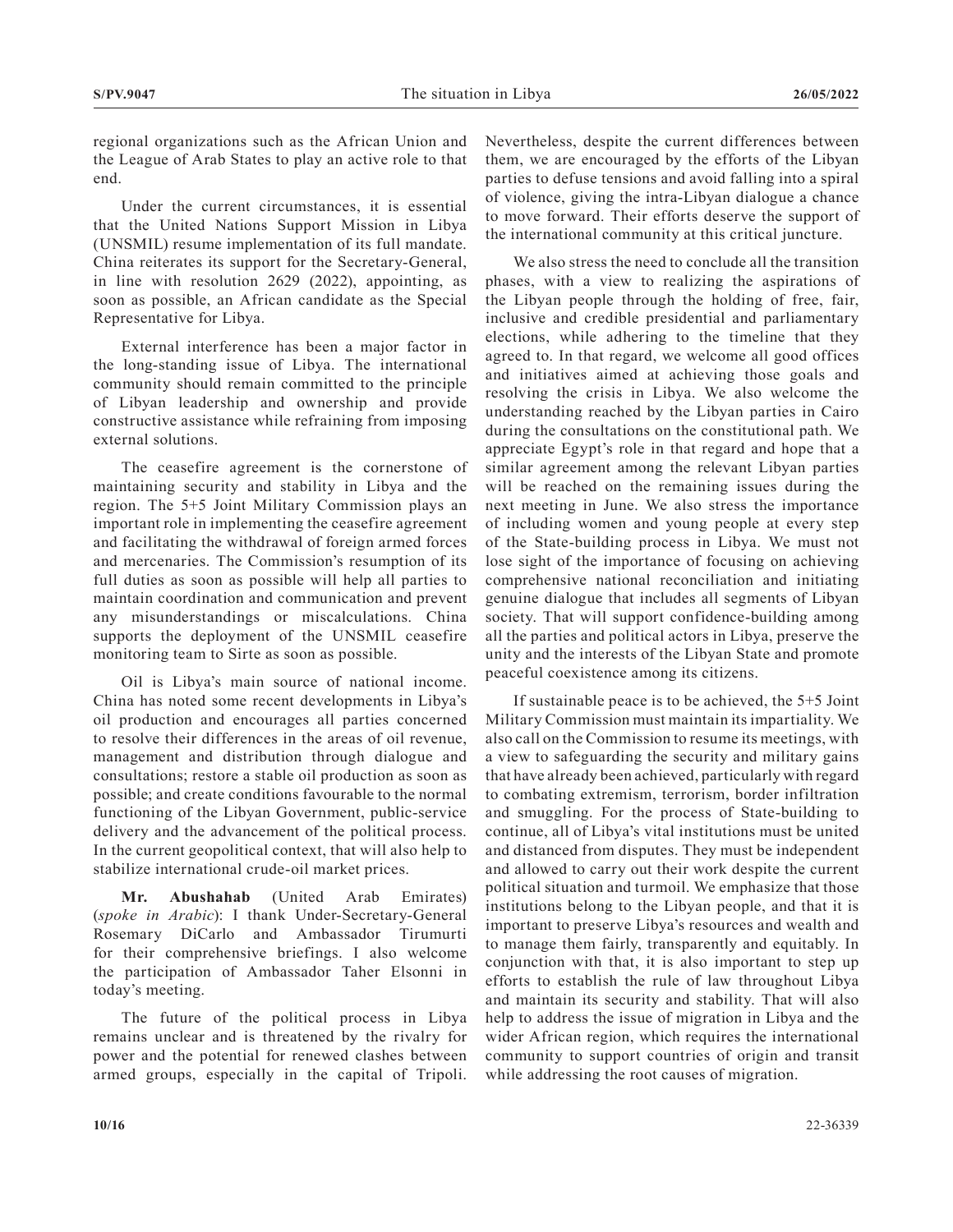With regard to the work of the United Nations Support Mission in Libya, we look forward to its reconfiguration in accordance with the recommendations of the independent strategic review (S/2021/716, annex). We also look forward to seeing the Mission led by a Special Representative of the Secretary-General, based in Tripoli, and to seeing the Secretary-General appoint such a Special Representative expeditiously, in line with resolution 2629 (2022).

In conclusion, my country reaffirms its commitment to the sovereignty, independence, territorial integrity and national unity of Libya. We hope that efforts will be stepped up to achieve a national consensus and overcome the current political impasse.

**Mr. De Rivière** (France) (*spoke in French*): I thank the Under-Secretary-General and the Chair of the Committee established pursuant to resolution 1970 (2011) concerning Libya for their briefings. I welcome the presence of the Permanent Representative of Libya.

Maintaining the status quo is not an option for Libya, and we need to resolve the crisis involving the executive authority urgently. France calls on Libyan stakeholders to engage in genuine dialogue aimed at reaching a viable political solution without delay. It will be vital to form a united and inclusive Government capable of governing throughout the country if presidential and parliamentary elections are to be held and secured throughout Libya as soon as possible, in accordance with the appeals of the Secretary-General, the relevant Security Council resolutions and, above all, the expectations of the Libyan people. The postponement of the elections six months ago has resulted in a period of uncertainty that undermines our efforts to restore a united, stable and sovereign Libya. France fully supports mediation by the United Nations in establishing the constitutional basis for holding elections. Dialogue among all the Libyan parties, including but not limited to the two Chambers, is crucial to establishing a new road map for holding elections and is needed to reduce tensions as well as make progress on a constitutional foundation. We therefore encourage the United Nations to continue its efforts in that regard.

The security gains that have been made must also be protected from the political deadlock. France calls on all Libyan actors to refrain from acts of violence, incitements to hatred and provocations and to uphold the ceasefire. To that end, France will continue to support the Libyan 5+5 Joint Military Commission, which has demonstrated its determination to implement all the

provisions of the ceasefire agreement, including the gradual and progressive withdrawal of all mercenaries, foreign fighters and foreign forces, as set out in its action plan. That is as essential to restoring Libyan sovereignty as the implementation of a disarmament, demobilization and reintegration process. France stands ready to work to that end together with the Libyans, the countries of the region and the regional organizations concerned. It is also incumbent on all Member States to ensure that the arms embargo is observed. The European Union Naval Force Mediterranean Operation IRINI represents a unique instrument for implementing it. France thanks Libya for its cooperation and calls on Council members to facilitate renewing the authorization for IRINI's operations by 3 June.

France remains concerned about the continuing oil blockade. We are following with interest the recommendations for a freeze on oil revenues and the establishment of a mechanism for their transparent and equitable management. It should be accepted by all Libyan stakeholders and, if necessary, should enable the blockade of wells to be lifted rapidly. France also recalls the efforts of the Special Adviser of the Secretary-General to achieve genuine unification of the Central Bank of Libya, which has yet to be realized.

France remains concerned about the increase in human rights violations and violations of international humanitarian law, particularly against refugees, migrants, human rights defenders in particular, and women. France would like to emphasize the importance of extending the mandate of the Independent Fact-Finding Mission on Libya in June and of the cooperation of all parties with the International Criminal Court. The fight against impunity is essential to guaranteeing lasting peace.

The Council's priority today must be to preserve the political and security gains made in the past few years and to relaunch an electoral process without further delay, because that is essential to ensuring lasting stability in Libya. I call on all Council members to rise to the challenges confronting the establishment of peace and security in Libya and throughout the region.

**Mr. Tirumurti** (India): At the outset, I would like to thank Under-Secretary-General DiCarlo for her briefing today. I also welcome the presence of the Permanent Representative of Libya.

The challenges that Libya is facing came into sharp focus earlier this month with the reports of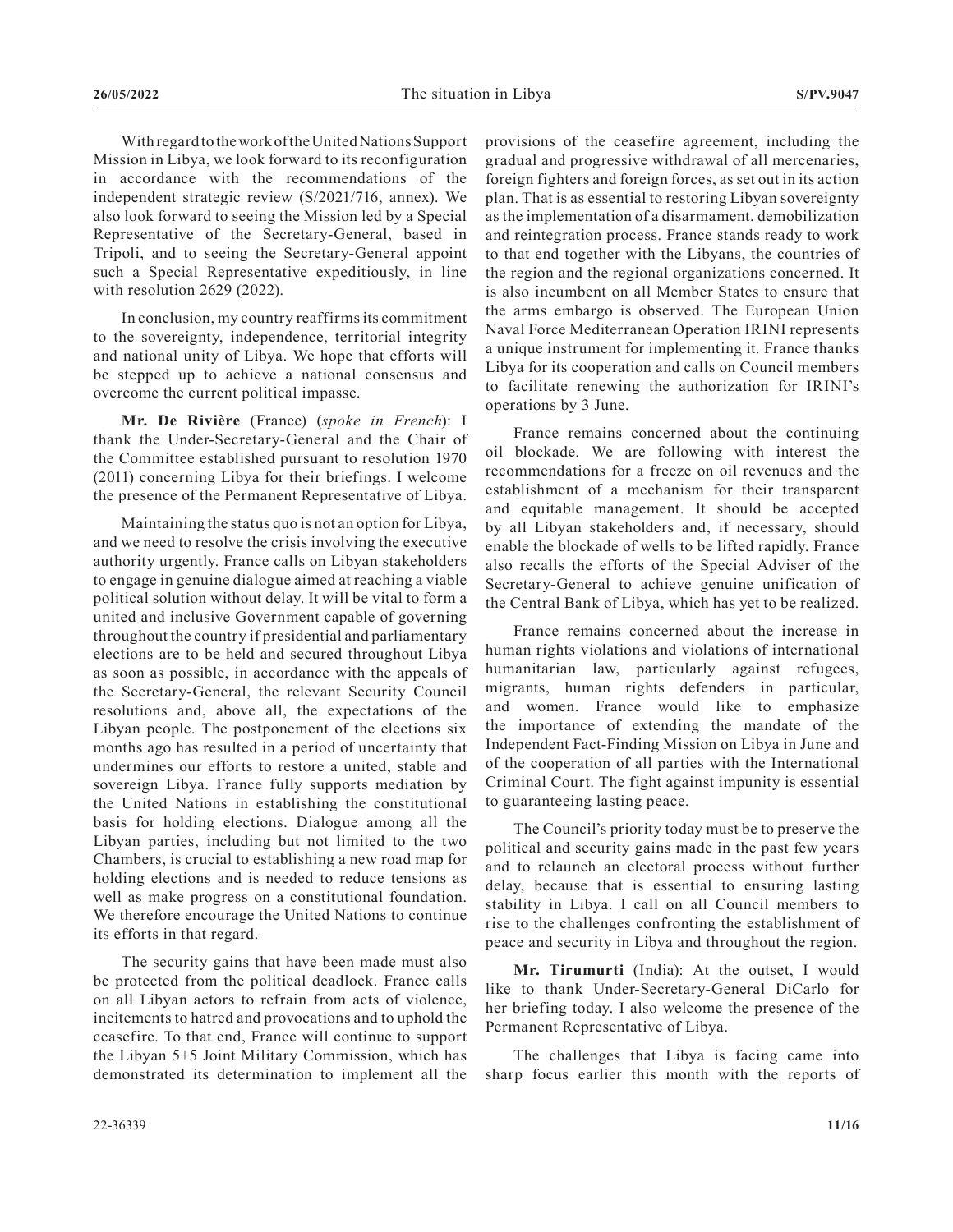clashes outside Tripoli. It is imperative that the parties concerned resolve all outstanding political issues peacefully, keeping the larger interests of the Libyan people in mind. We hope that all the parties will work together to maintain peace and stability in the country. In that regard, we once again reiterate the importance of holding the presidential and parliamentary elections as soon as possible, as that will be critical to carrying forward the momentum generated by the signing of the ceasefire agreement.

The priority right now is to ensure that elections are held without delay in a free, fair, inclusive and credible manner. We hope that all parties in Libya can unite around that common purpose. We note that positive movement has been achieved in several areas by the Joint Committee of the House of Representatives and the High Council of State, and we look forward to seeing the Libyan parties arrive at a consensus soon on the constitutional basis for holding the elections. It is important that the Security Council and the international community support the Libyan people as they prepare for the elections. Violence in any form could undermine the progress achieved since 2020 and should be strongly discouraged.

The sovereignty, unity and territorial integrity of Libya needs to be safeguarded. The political process must be fully Libyan-led and Libyan-owned with no conditions imposed or external interference. It is also important to see concrete progress on the full and complete withdrawal of foreign forces and mercenaries. It is regrettable that more than a year and a half after the signing of the ceasefire agreement, we have yet to see tangible progress in that regard. The continued presence of foreign forces and mercenaries is detrimental to the peace and stability of the country and the region. In that context, I also want to stress the importance of planning for the disarmament, demobilization and reintegration of armed groups and non-State armed actors. Libya also needs an inclusive and comprehensive national reconciliation process.

It is important for the international community to direct its attention to the threat of terrorism in Africa, particularly in the Sahel region. Recent reports of the Secretary-General have highlighted the presence in southern Libya of training camps belonging to Islamic State in Iraq and the Levant (ISIL) and its affiliates. ISIL's continuing ability to launch attacks is deeply concerning. The Council should be focusing on eliminating every threat posed by ISIL and other terror

groups anywhere in the world. Terrorism is a growing threat to Africa, and it is important for the Council to focus on it before it is too late.

India has traditionally enjoyed close and mutually beneficial bilateral ties with Libya, and we remain committed to supporting Libya and the Libyan people in their endeavour to bring about lasting peace in their country.

**Ms. Juul** (Norway): I thank Under-Secretary-General DiCarlo and Ambassador Tirumurti for their briefings. We also welcome our Libyan colleague to today's meeting.

We would like to commend the work of Ms. Stephanie Williams, the Special Adviser of the Secretary-General, and the United Nations Support Mission in Libya in convening the Joint Committee of the House of Representatives and the High Council of State earlier this month in Cairo. The United Nations plays a critical role in assisting the Libyan-led and Libyan-owned political process, and particularly in bringing the parties together to discuss the muchneeded constitutional arrangements. Let me also thank Egypt for hosting the parties. We further commend the Joint Committee for reaching an initial consensus on 137 articles in last week's round of talks. That is an encouraging sign of progress, and we urge the parties to build on the consensus in order to reach agreement on the remaining articles when they meet again in June. We trust that they will live up to their responsibilities and provide a firm constitutional framework that can enable the holding of inclusive national elections as soon as possible. As we all know, there are 2.8 million Libyans who have registered to vote and expect timely and safe elections. The only viable path to legitimate political leadership is to allow the Libyan people to choose their leaders. Attempts to seize or hold on to political power through violence will only hurt the people of Libya. We call on all the parties to exercise maximum restraint, refrain from provocative actions and rhetoric and ensure the protection of civilians, which are critical to avoiding a new escalation of violence.

We are pleased to see that the ceasefire is still holding, and we commend the work of the 5+5 Joint Military Commission in that regard. However, as we underlined at the previous briefing (see S/PV.8996), it is very important that the Commission's essential work continue and not be obstructed by the ongoing political tension. It has made great progress in preserving stability and improving the daily lives of the Libyan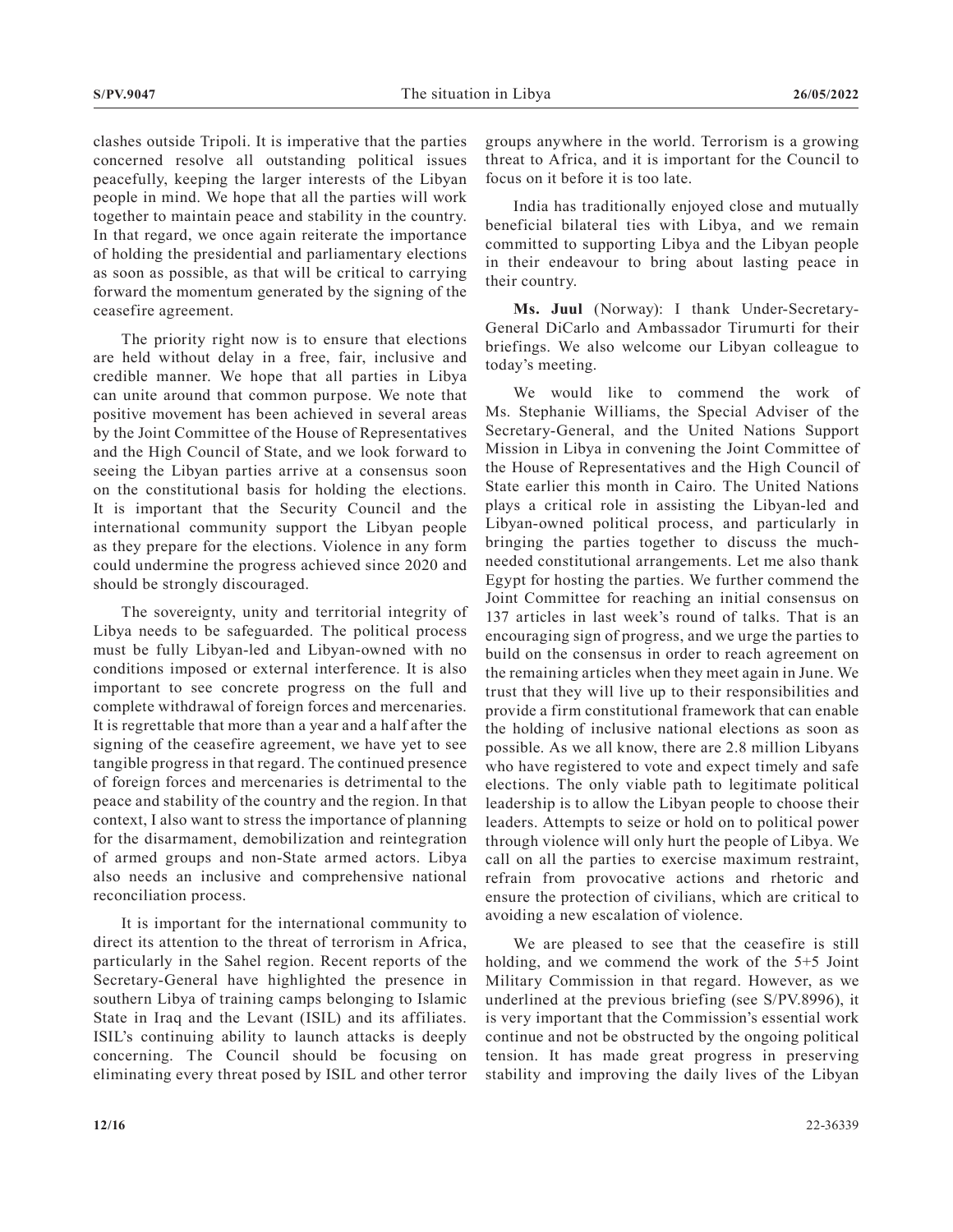people. We also welcome the Commission's recent meeting with Special Adviser Williams on the margins of the workshop on disarmament, demobilization and reintegration (DDR) in Spain and applaud the renewed commitment to an inclusive, rights-based DDR process. We encourage further cooperation with neighbouring countries and the African Union in that regard.

The disruption of oil production must also be avoided. Libyan natural resources are important to the global energy supply at a time of increasing demand. More importantly, they are a source of income for the Libyan people that is essential to improving public services and securing reliable funding for the nation's priority needs. The oil sector must not be politicized, and the ongoing oil blockade must be lifted, thereby enabling full oil production and export.

Finally, we remain gravely concerned about the reported arrest and detention of members of civil society, human rights organizations and international non-governmental institutions. We are also alarmed by the violence and harassment targeting women activists and officials. I want to underline that it is the duty of States to respect, protect and fulfil their human rights obligations, including by ensuring that perpetrators are held accountable.

**Mrs. Buenrostro Massieu** (Mexico) (*spoke in Spanish*): I thank Under-Secretary-General DiCarlo and Ambassador Tirumurti for their briefings.

Mexico welcomes the progress made in Cairo during the latest round of talks facilitated by Ms. Stephanie Williams between the High Council of State and the House of Representatives. We are aware, however, that it has not yet been possible to reach agreement on fundamental issues related to the reactivation of the electoral process, such as the eligibility criteria for candidates and the sequence of legislative and presidential elections. It is worrying that with less than a month to go before the end of the transitional period envisaged by the Libyan Political Dialogue Forum, there is no clarity on the course of action to be taken to preserve the political process. In the circumstances, the existence of two Governments claiming to control the country poses a threat to the stability of Libya and the region as a whole, a threat that the Council must take seriously.

The experience of recent years has shown that any political arrangement leading to the formation of a Government without the endorsement of the popular

vote will be limited by questions surrounding its legitimacy. The irregularities in decision-making in the House of Representatives, as reflected in the Secretary-General's report (S/2022/409), also mean that this space for popular representation has so far failed to offer a viable alternative.

The Council must therefore use all the instruments at its disposal to meet the expectations of the almost 3 million Libyans who registered to vote last December.

Mexico believes it urgent, as a first step, that the Secretary-General appoint his Special Representative to head the United Nations Support Mission in Libya (UNSMIL) and take an active role in seeking a way out of the current political impasse. We regret that the prolonged lack of stable UNSMIL leadership is hampering the implementation of the recommendations of the independent strategic review.

On the security front, the recent armed clashes in Tripoli remind us that an escalation of the conflict can occur at any time. It is therefore essential that the 5+5 Joint Military Commission fully resume its functions and make progress on the outstanding tasks, particularly the implementation of the plan for the withdrawal of mercenaries and foreign fighters and the disarmament, demobilization and reintegration programme.

The current instability has allowed armed groups of all affiliations to continue to abuse migrants and asylum seekers with impunity, intimidate activists and limit the civic space with detrimental consequences for the participation of women and young people. My country, Mexico, urges the authorities to prioritize accountability for human rights violations and abuses in order to break the cycle of impunity and end the suffering of civilians.

**The President**: I shall now make a statement in my capacity as the representative of the United States of America.

Let me start by thanking Under-Secretary-General DiCarlo for her informative, timely briefing today. I also thank Ambassador Tirumurti for updating the Security Council on the developments of the Committee established pursuant to resolution 1970 (2011), concerning Libya. I welcome the Permanent Representative of Libya to our deliberations today.

Yet again, we meet to discuss the situation in Libya, and, yet again, we heard that the Libyan people are still being robbed of the peace, stability and democracy for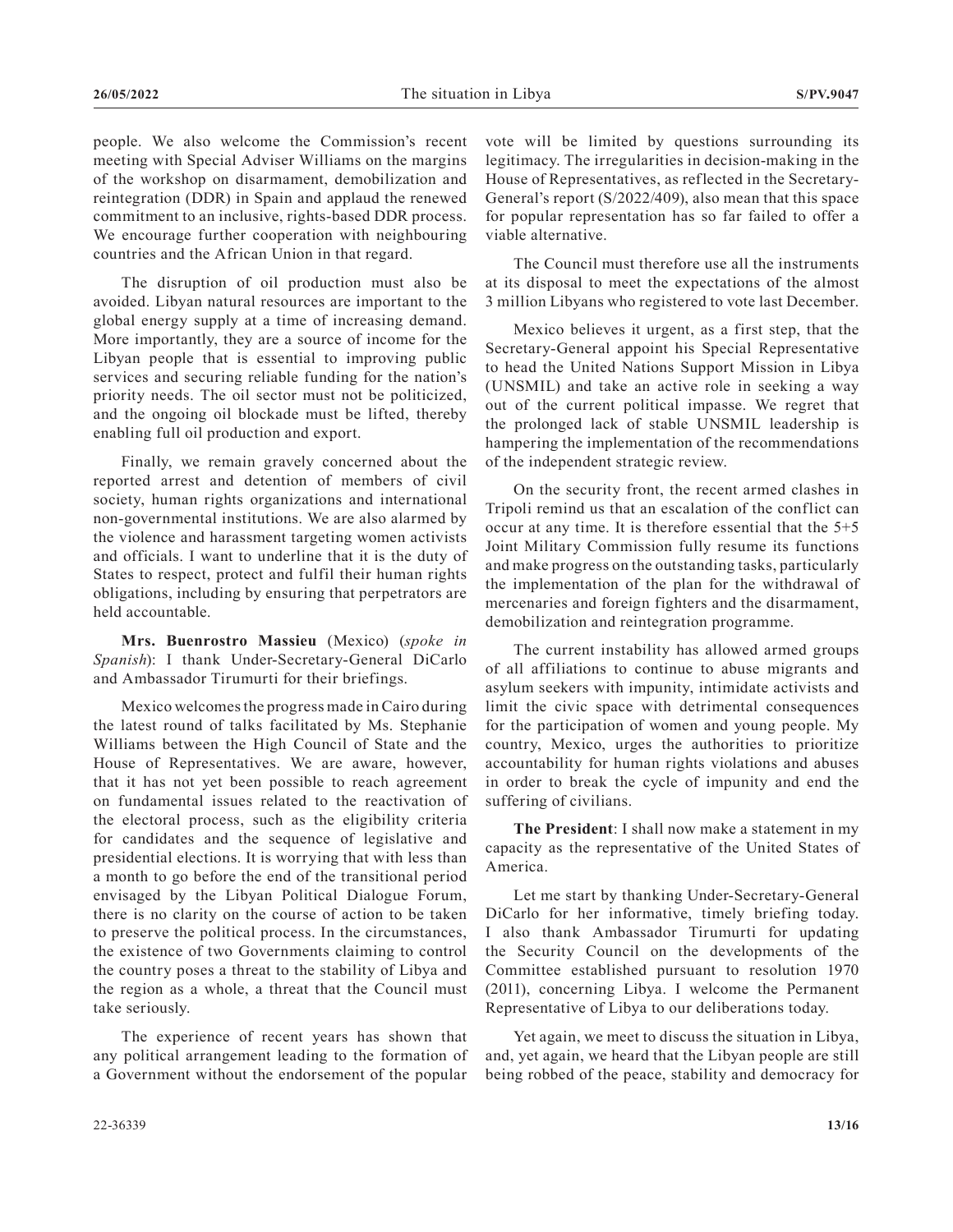which they long. Violence continues unabated. Just days ago, as Council members already heard, on 17 May, we saw clashes between rival militias in the streets of Tripoli. Over and over, we see reports that weapons and foreign fighters are still flowing into the country, fuelling violence and violating resolution 1970 (2011). The United States urges all armed groups to cease fighting and to work to preserve the 2020 ceasefire and the goals of the 5+5 Joint Military Commission.

Today I also want to call attention to the deeply troubling trend of Libyan leaders courting violent extremists and using restrictive laws to crack down on civil society activists, silence critics and shore up power. That is not what a free, fair and open Libya looks like.

We are pleased to hear of the progress towards agreeing to a constitutional basis for presidential and parliamentary elections, and we welcome the plan to reconvene again in June. But how many more months will we wait until Libya holds the election for which more than 3 million people registered? The delays and roadblocks must end.

We appreciate the work of the Secretary-General's Special Adviser, Ms. Stephanie Williams, and of delegates from the House of Representatives and the High State Council, who met in Cairo last week to move us towards political consensus. But let me be 100 per cent clear: those who obstruct or undermine a successful political transition in Libya may face sanctions.

Libya is at a critical juncture. Its leaders can choose to move boldly towards a unified Libya with a Government that strives to meet the needs of its people and protects human rights, including for the many migrants, refugees and asylum seekers in Libya, or they can choose to backslide into disunity, instability, halted development and the possibility of further violent conflict.

There is still an opportunity to rekindle the spirit of political unity that led to the ceasefire and the establishment of an electoral road map. But that window of opportunity is shrinking with each passing day and month. It is time for Libya's leaders to do right by its people.

I now resume my functions as President of the Council.

I would like to again draw the attention of speakers to paragraph 22 of presidential note S/2017/507, which encourages all participants in Council meetings to deliver their statements in five minutes or less, in line with the Security Council's commitment to making more effective use of open meetings.

I give the floor to the representative of Libya.

**Mr. Elsonni** (Libya) (*spoke in Arabic*): At the outset, I congratulate you, Madam President, on the United States presidency of the Security Council this month. I wish you every success. I also thank Ms. DiCarlo and Mr. Tirumurti for their briefings.

We have delivered scores of statements before the Security Council, and we heard many statements. We have the impression that we just keep repeating ourselves. The Libyan people have had enough of hearing the same speeches. It would seem that we are in a vicious circle. Today I wish to speak directly to Member States while trying to convey the messages of Libyan citizens, who have had enough of following all these meetings, which do not produce any tangible outcome. Moreover, I wish this time to convey the voices of the Libyan people, whatever their affiliation — whether they support the old regime, the February regime, or whether they are of any other affiliation. I will attempt to convey the views of simple Libyan citizens who wonder as to what will happen next. I therefore ask those present to listen to me with full attention.

Today's briefing comes amid difficult challenges and serious crossroads. Libyan citizens are aware that what is happening today is the result of several crises that have been accumulating since 2011. After many Libyan people took to the streets calling for change, the Security Council decided to intervene, raising the slogan of protecting civilians and supporting the democratic process. We therefore thought that that was the fundamental objective of the intervention, but the involvement quickly led to chaos, a proxy war and the proliferation of weapons and militias throughout the country, in addition to terrorism and imposing solutions and agendas.

Our dream for change has therefore become a nightmare of division and destruction. My country is now in an endless spiral of conflict, while the Council has been completely unable to act. That is unfortunately the view of the majority of Libyan citizens. It is therefore incumbent on all Council members to shoulder their moral responsibilities in terms of what is happening in my country. It is up to the Council to take things seriously this time.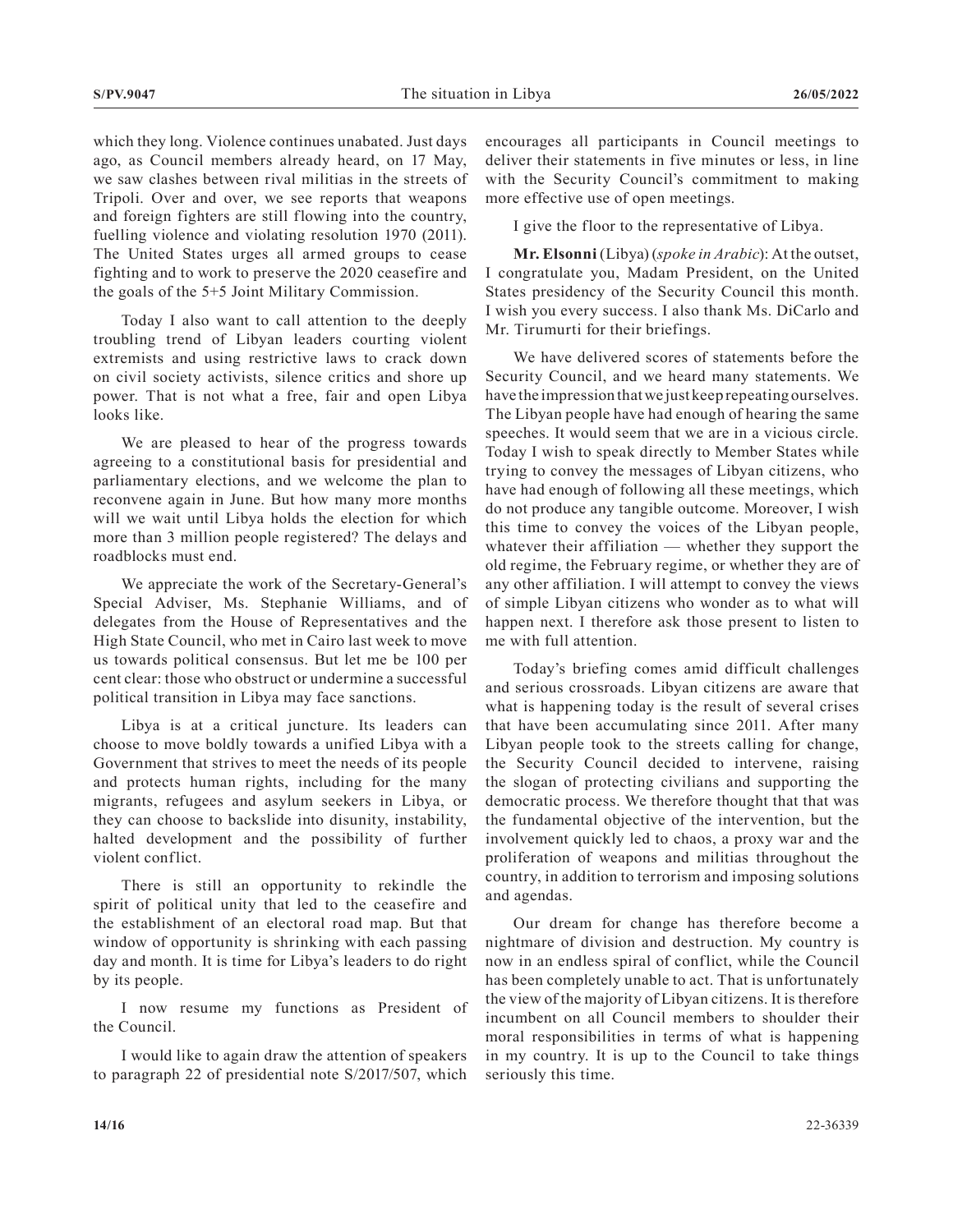With regard to the political situation, Libya has seen successive developments in recent years. Many initiatives and conferences took place with various political agreements, starting with the Skhirat Agreement and the Paris and Palermo Conferences. There was also the Berlin Conference, in addition to the Tunisia and Geneva talks. All of those led to a road map, which the Security Council endorsed by adopting relevant resolutions. There has been also an attempt to complete the transition phase and establish a constitutional basis, which will finally allow us to organize elections.

What happened? Why did all that fail? That is what Libyan citizens are asking. In reality, the Security Council has failed to implement its resolutions and could not make obstructing States or individuals accountable. The Council simply settled for expressing its concern and condemning the situation. For that reason, Libyan citizens no longer have any faith in the Security Council or in the international community. And neither do they have faith in any new initiatives and proposals being put forward by the international community. They are against all the solutions being offered, which do not meet the expectations of the Libyan people and instead meet the interests of the sponsoring States. That is why Libyans ask: What is the benefit of international dialogues or United Nations resolutions if obstructers are not made accountable?

What did the Security Council do when the elections were not held on 25 December 2021? What happened afterwards? Nothing happened. Council members' statements all referred to 25 December, to the point we felt that it is a sacred day.

The Council was divided on many occasions, the latest of which was its inability to extend the mandate of the United Nations Support Mission in Libya and appointing a new envoy. Instead, the Secretary-General had to appoint a consultant to manage issues. When it comes to appointing a new envoy, I remind the Council that the next envoy will be the ninth in 11 years. That leads us to ask whether the problem is really a problem of special envoys or whether it is a problem with the strategy put in place by the United Nations Mission and the various bodies. That is a question being asked by Libyan citizens.

We are facing another dilemma that Libyan citizens cannot really understand. On the one hand, the Council calls for compliance with Security Council resolutions, international agreements, dialogues and road maps,

while, on the other hand, it calls for respect for a genuine Libyan-led and Libyan-owned solution. There is a kind of contradiction between the two appeals.

Libyan citizens and political leaders are confused. Libyans hope for a Libyan consensus in order to end this vicious cycle. We also hope that the dialogue under way in Cairo between the House of Representatives and the High State Council will be successful and reach a constitutional agreement that will lead to elections. However, the same questions arise. Where will things stand if the Cairo talks fail? Where will things stand if those talks succeed? What will be the Security Council's position against the obstructers if the Cairo talks reach a partial agreement without taking into consideration active political actors?

Those are the questions being asked by the Libyan people, who are hoping that the Security Council will be able to answer them. Libyan citizens do not care for provisions of laws. What really matters to them is stability and safety. They do not care about the details.

Pertaining to the security situation, Libyan citizens see the day-to-day deterioration of security because of instability in their country. No just political solution has been found for the crisis to date. Unfortunately, the 5+5 Joint Military Commission is faltering. Libyan citizens were once optimistic about the Commission being able to unify the military institution and ensure the withdrawal of all foreign forces from Libya. That was necessary for putting an end to non-State armed groups in Libya, which every honest Libyan citizen was asking for.

Nevertheless, we are happy with the results of the meetings that were held recently in Spain ,where the issue of the disarmament, demobilization and reintegration of fighters was discussed. We hope that issue will not be politicized.

Also with regard to the security situation, we have seen a resurgence of actions by terrorist groups, such as Da'esh and Al-Qaida, especially in the south of Libya, where numerous military patrols and civilians have been attacked. The number of weapons is also growing, and abductions, killings and clashes among armed groups continue to increase, as has happened in the western part of Libya. Silencing the Libyan people continues in many parts of Libya without.

The crisis concerning illegal migrants has continued, while cases of cross-border human trafficking are growing. In that regard, we repeat